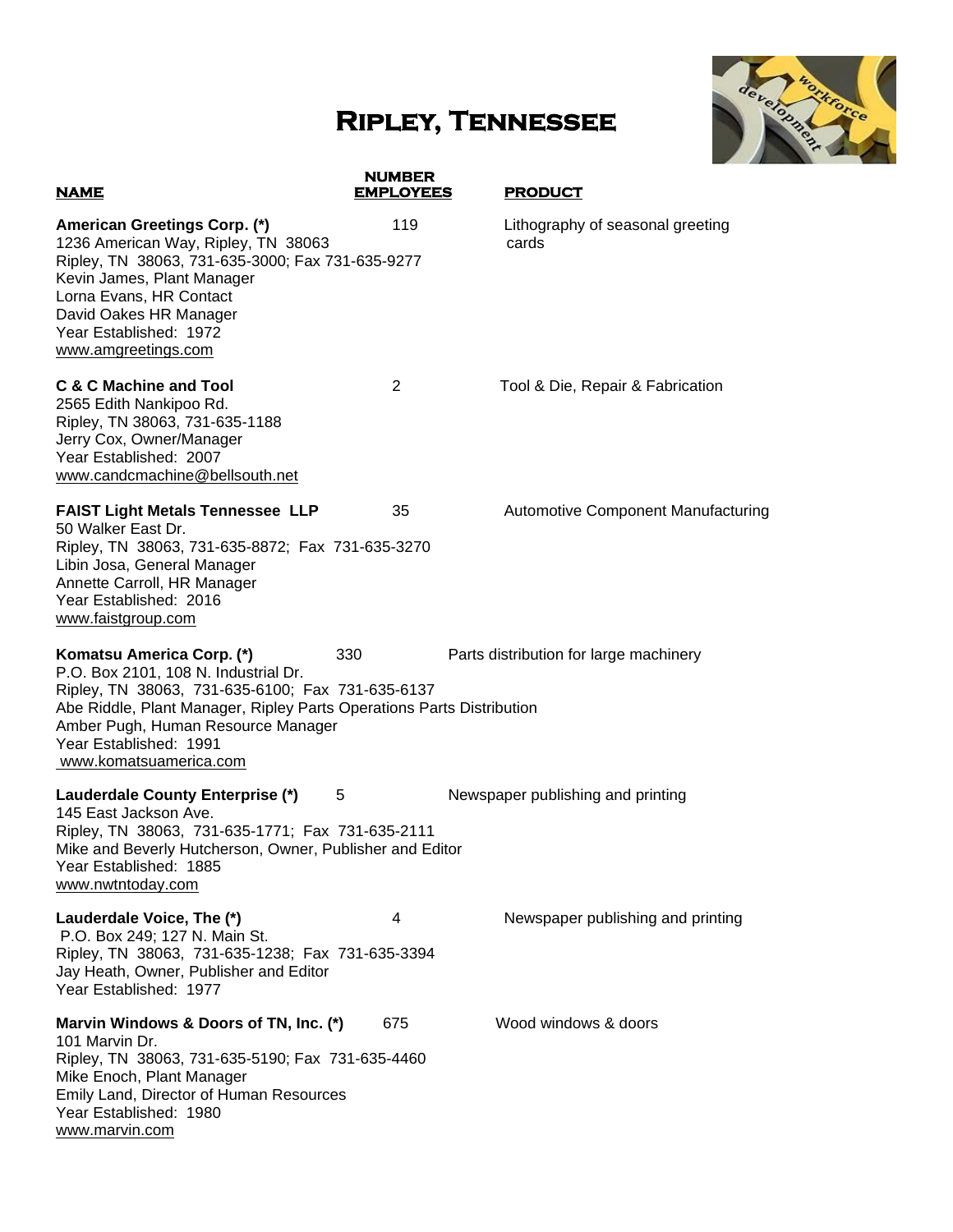| <b>NAME</b>                                                                                                                                                                                                                            | <b>NUMBER</b><br><b>EMPLOYEES</b> | <b>PRODUCT</b>                    |
|----------------------------------------------------------------------------------------------------------------------------------------------------------------------------------------------------------------------------------------|-----------------------------------|-----------------------------------|
| Pierce Distribution (*)<br>108 Industrial Dr., Suite 1<br>Ripley, TN 38063, 731-221-3555; Fax 731-221-3525<br>Mark Strawn, Plant Manager<br>Mike Moore, Human Resource Manager<br>Year Established: 2011<br>www.piercedistribution.com | 201                               | Logistics & Distribution Services |
| The Royal Group Fulfillment Center(*)<br>415 S. Jefferson Street<br>Ripley, TN, 731-836-1300<br>Thomas Duggan, General Manager<br>Jennifer Armstrong, HR Manager<br>Year Established: 2018<br>www.royalbox.com                         | 10                                | Assembly                          |
| SRG Global (*)<br>P.O. Box 486, 2483 Hwy. 209 N.<br>Ripley, TN 38063, 731-635-3421; Fax 731-635-9702<br>Carla Dew, Plant Manager<br>Brandon Kohrman, Human Resource Manager<br>Year Established: 1972<br>www.srgglobal.com             | 241                               | Plated auto assembly &components  |
| White's Salvage(*)                                                                                                                                                                                                                     | 5                                 | Scrap & Recycling                 |

P.O. Box 346, 253 Markham St. Ripley, TN 38063, 731-635-2140 Tommy White, Owner Year Established: 1984

# **Gates, Tennessee**

 **NUMBER NAME EMPLOYEES PRODUCT** 

**American Recycling**<br>
81 E. Wardlow St., P.O. Box 95 **All engines and St. American Recyclers** of ferrous materials & metals 81 E. Wardlow St., P.O. Box 95 non-ferrous materials & metals Gates, TN 38037, 731-836-9148; Fax 731-836-5527 Robert Wright, Owner Amanda Fitzhugh, Office Manager Year Established: 2002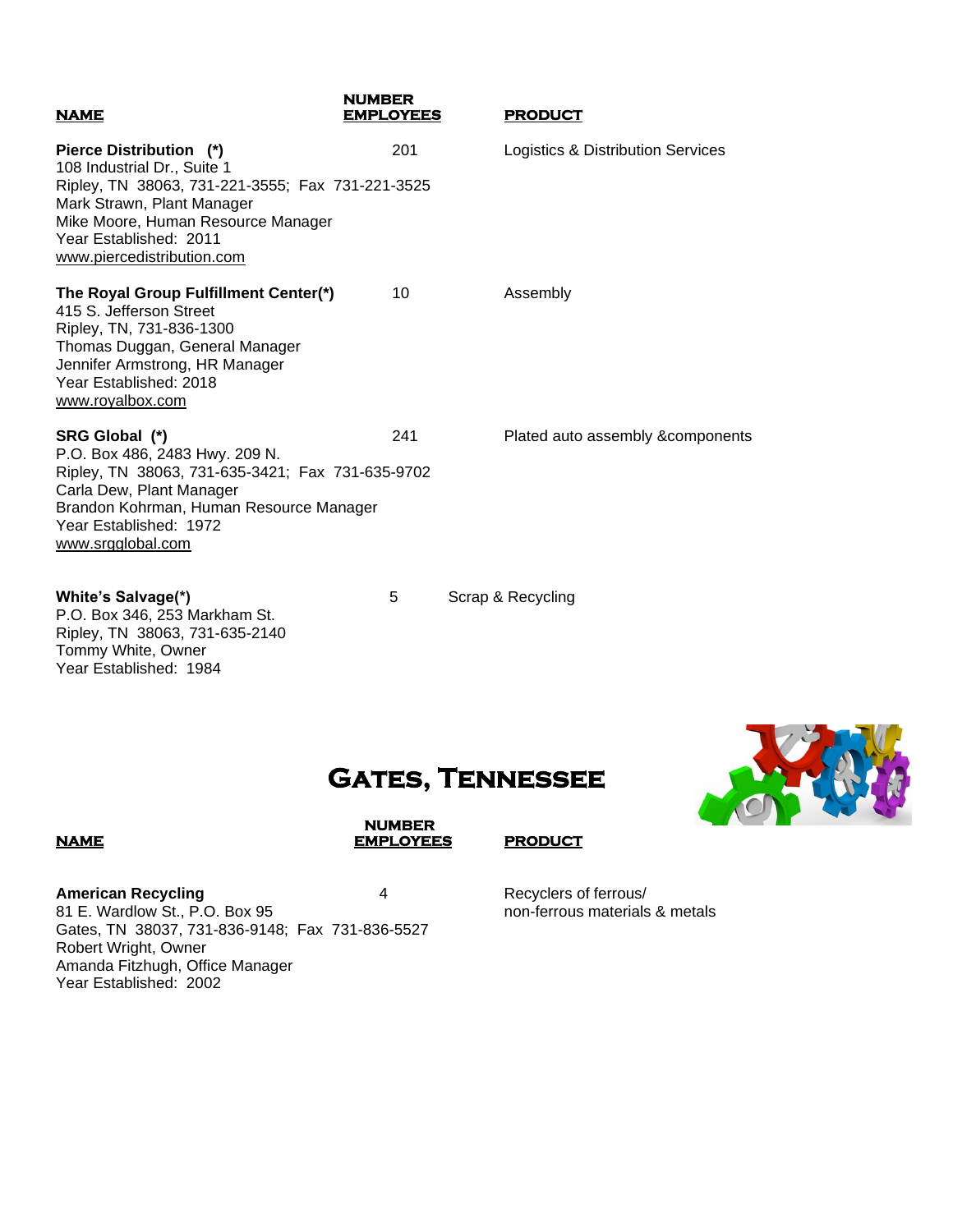

# **halls, Tennessee**

| <b>NAME</b>                                                                                                                                                                                                                                                                                              | <b>NUMBER</b><br><b>EMPLOYEES</b> | <b>PRODUCT</b>          |
|----------------------------------------------------------------------------------------------------------------------------------------------------------------------------------------------------------------------------------------------------------------------------------------------------------|-----------------------------------|-------------------------|
| <b>Accu-Die Company</b><br>Halls Industrial Park, 820 Industrial Rd.<br>Halls, TN 38040, 731-836-9807; Fax 731-836-7762<br>Heath Ellis - Owner<br>Year Established: 1984                                                                                                                                 | $\overline{7}$                    | Steel rule cutting dies |
| Crafco, Inc.<br>P.O. Box 127, 121 Industrial Park Rd.<br>Halls, TN 38040, 731-836-5002; Fax 731-836-9763<br>Jeff Rasberry, Plant Manager<br>Ann Shepperson, Office Supervisor<br>Year Established: 1983<br>www.crafco.com                                                                                | 70                                | Asphalt base products   |
| H & H Pallet Company, Inc.<br>P.O. Box 5, 708 Sumrow St.<br>Halls, TN 38040, 731-612-1616; Fax 731-836-9194<br>Richard Deaton, Vice President & General Manager.<br>Brenna Deaton, Office Manager<br>Year Established: 1979                                                                              | 16                                | Wooden pallets & skids  |
| Hutcherson Metals, Inc.<br>P.O. Box 218, 14293 Hwy. 210<br>Halls, TN 38040, 731-836-9435; Fax 731-836-5990<br>Wiley Hutcherson, Sr., President/Owner<br>Randy Hutcherson, Operations Manager<br>Christina Tillman, HR Manager<br>Year Established: 1964<br>www.hutchersonmetals.com                      | 40                                | Scrap recyclers         |
| The Royal Group(*)<br>P.O. Box 128, 154 Co-op Dr.<br>Halls, TN 38040, 731-836-7542; Fax 731-836-0828<br>Thomas Duggan, General Manager<br>Justin Brown, Plant Manager<br>Jennifer Armstrong, HR Manager<br>Year Established: 1966<br>www.royalbox.com                                                    | 60                                | Corrugated boxes        |
| <b>West TN Pallet &amp; Crate</b><br>708 Co-op Dr.<br>Mailing address: P.O. Box 312., Halls<br>Halls, TN 38040, 731-836-0702; Fax 731-836-0802<br>Paul Ward, Operations Manager<br>Jimbo Ward, Plant Manager<br>Elizabeth Goodwin, Office Manager<br>Year Established: 2003<br>www.westtnpalletcrate.com | 25                                | Pallets/ Crates         |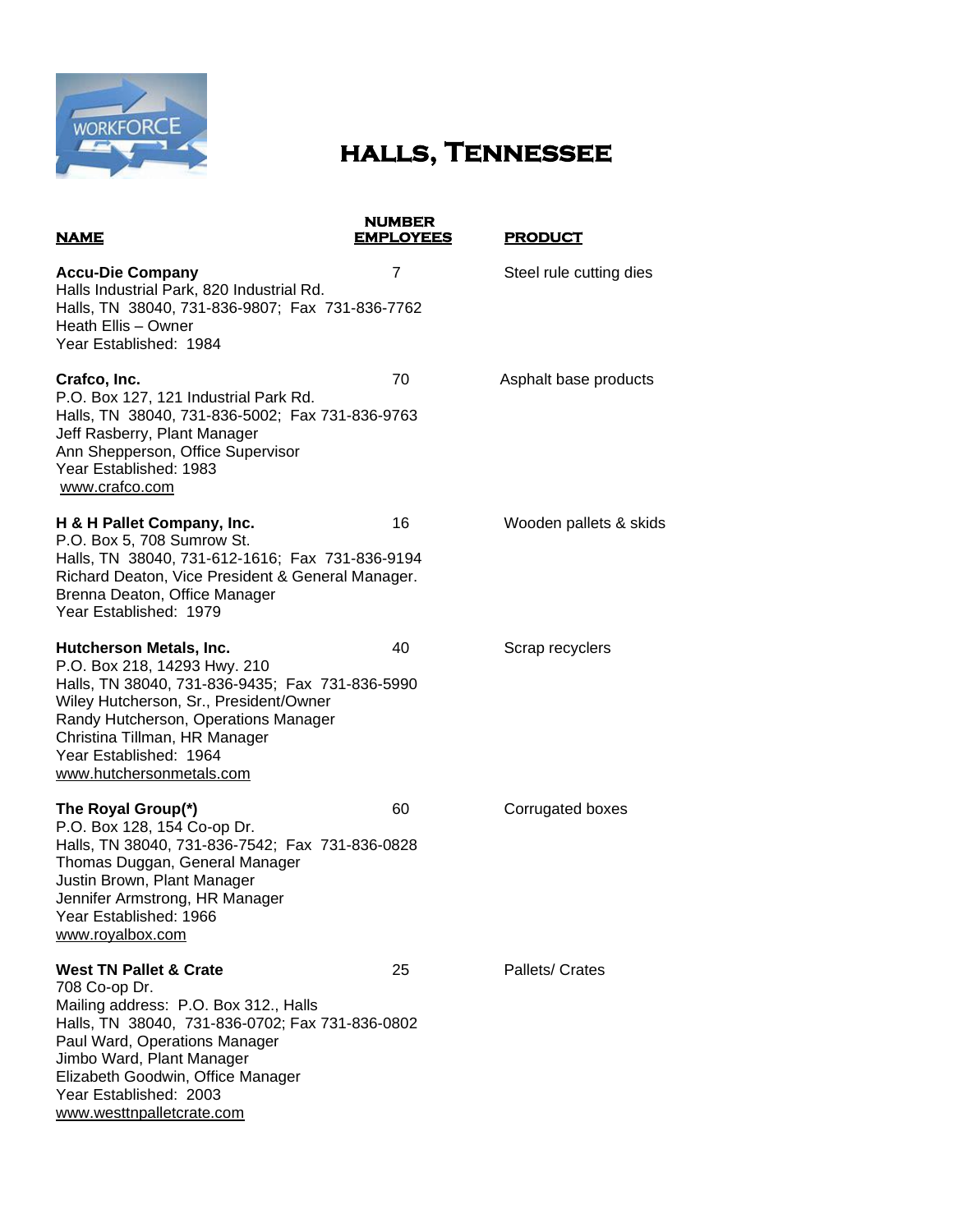## **henning, Tennessee**



 **NUMBER NAME EMPLOYEES PRODUCT** 

**Workwear Outfitters (\*)** 321 Uniform distribution P.O. Box 447, 800 S. Main St. Case of the Contention of the Center of the Center of the Center of the Center of the Center of the Center of the Center of the Center of the Center of the Center of the Center of the Center o Henning, TN 38041, 738-5005; Fax 738-5540 William Robbins, Plant/General Manager Dionne Walker, HR Manager Year Established: 1981 www.vfc.com

**West TN State Penitentiary** 620 480 Greens Chapel Road Henning, TN 38041, 738-5044; Fax 738-5947 Trinity Minter, Warden Site 1 Gwendolyn Purnell, Secretary to the Warden Site 1 Jonathan Lebo, Warden Site 2 Diane Henson, Secretary to the Warden Site 2 Contact: Laura Nolen -- 731-738-5044 ext: 2225 Year Established: July 1, 1999 - (WTHS & Fort Pillow State Prison consolidated) www.**state**.**tn**.us/correction/institutions/wtsp

Tricor Wilson Apparel (makes inmate clothing): employs 67 inmates; 4 Tricor employees

• Contact: Charlotte Cooper 731-738-5044 Ext: 2265



#### **LAUDERDALE COUNTY TRUCKING COMPANIES**

| <b>NAME</b>                                                                                                                                                                                                                                                                                                      | <b>NUMBER</b><br><b>EMPLOYEES</b> | <b>NUMBER</b><br><b>TRUCKS</b> |
|------------------------------------------------------------------------------------------------------------------------------------------------------------------------------------------------------------------------------------------------------------------------------------------------------------------|-----------------------------------|--------------------------------|
| <b>H&amp;H Trucking Service</b><br>Shop: 687 Highway 51<br>Office: 687 Highway 51<br>Ripley, TN 38063 635-3398 Fax: 635-9202<br>Mailing Address: 687 Highway 51<br><b>Ripley, TN 38063</b><br><b>Company Contacts:</b><br>Scotty Holcomb, Owner<br>Terisa Holcomb, Owner<br>Year Established: 1991               | 9                                 | 8 Trucks                       |
| <b>JST, LLC. (*)</b><br>725 Industrial Rd., P.O. Box 146.<br>Halls, TN 38040 836-5887; Fax 731-438-4007<br>Mailing Address: P.O. Box 1005, Ripley, TN 38063<br>Jasper Sanders, Owner<br>Reed Sanders, Owner<br>Anthony Sanders, Owner<br>Danny Edenfield, General Manager 731-903-4054<br>Year Established: 1993 | 81                                | 60 Trucks                      |